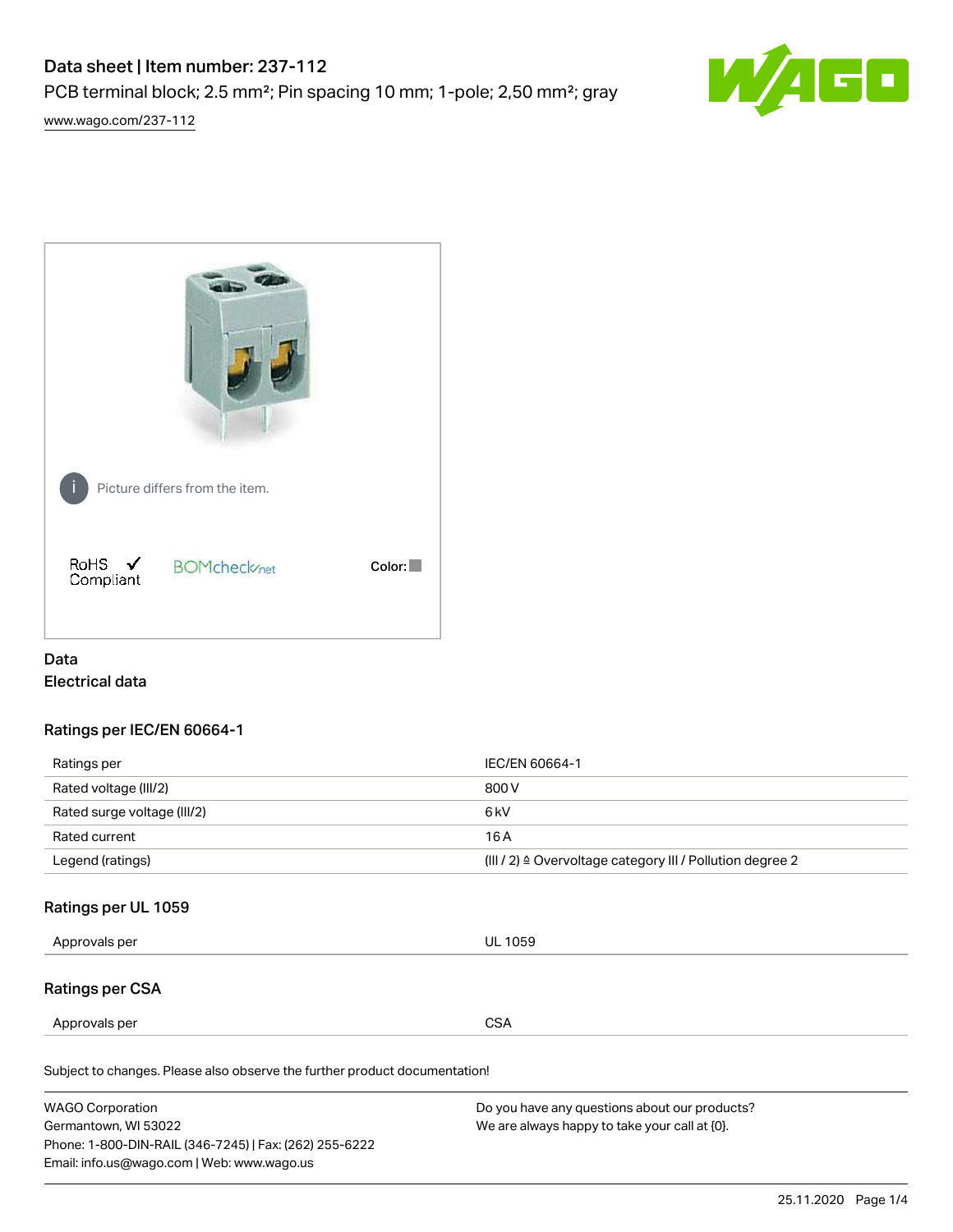

## Connection data

| Connection technology                 | Screw-type connection                  |
|---------------------------------------|----------------------------------------|
| <b>Actuation type</b>                 | Operating tool                         |
| Solid conductor                       | $0.5$ 2.5 mm <sup>2</sup> / 20  14 AWG |
| Fine-stranded conductor               | $0.5$ 2.5 mm <sup>2</sup> / 20  14 AWG |
| Strip length                          | $57$ mm $/ 0.20.28$ inch               |
| Conductor connection direction to PCB | $0^{\circ}$                            |
| Pole No.                              |                                        |
| Total number of connection points     |                                        |
| Total number of potentials            |                                        |
| Number of connection types            |                                        |
| Number of levels                      |                                        |

### Physical data

| Pin spacing             | 10/10.16 mm / 0.394/0.4 inch |
|-------------------------|------------------------------|
| Width                   | 10 mm / 0.394 inch           |
| Height from the surface | 11 mm / 0.433 inch           |
| Depth                   | 9 mm / 0.354 inch            |

### PCB contact

| PCB contact                         | тнт                                      |
|-------------------------------------|------------------------------------------|
| Solder pin arrangement              | over the entire terminal strip (in-line) |
| Number of solder pins per potential |                                          |

## Material Data

| Color                       | gray                                   |
|-----------------------------|----------------------------------------|
| Material group              |                                        |
| Insulation material         | Polyamide (PA66)                       |
| Flammability class per UL94 | V <sub>0</sub>                         |
| Clamping spring material    | Chrome nickel spring steel (CrNi)      |
| Contact material            | Electrolytic copper (E <sub>Cu</sub> ) |
| Contact plating             | tin-plated                             |
| Weight                      | 1.3 <sub>g</sub>                       |

Subject to changes. Please also observe the further product documentation!

| <b>WAGO Corporation</b>                                | Do you have any questions about our products? |
|--------------------------------------------------------|-----------------------------------------------|
| Germantown, WI 53022                                   | We are always happy to take your call at {0}. |
| Phone: 1-800-DIN-RAIL (346-7245)   Fax: (262) 255-6222 |                                               |
| Email: info.us@wago.com   Web: www.wago.us             |                                               |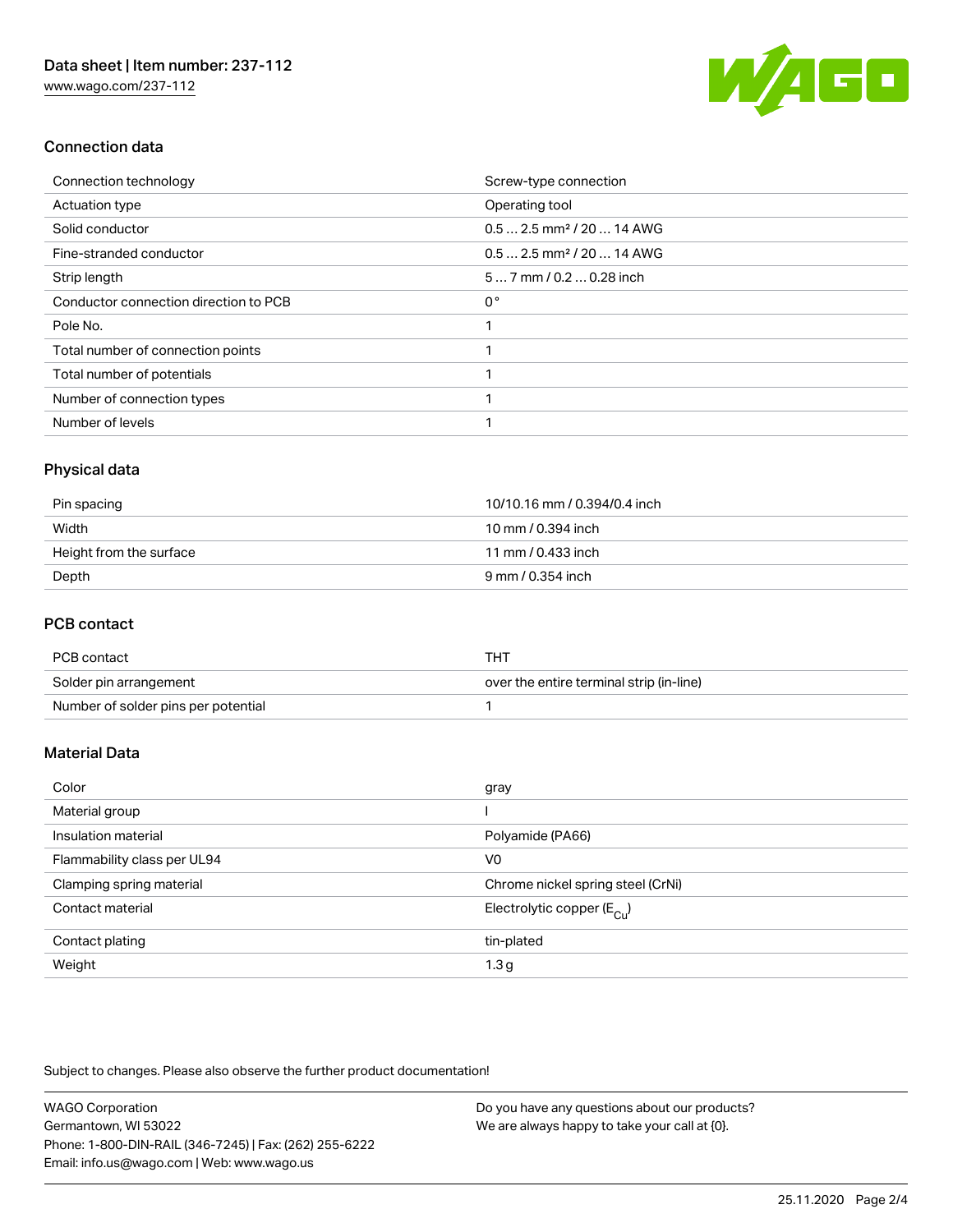

#### Environmental Requirements

| Limit temperature range | +105 °C<br>$-60$ |  |
|-------------------------|------------------|--|
|                         |                  |  |

#### Commercial data

| Packaging type        | <b>BOX</b>    |
|-----------------------|---------------|
| Country of origin     | IN            |
| <b>GTIN</b>           | 4044918683203 |
| Customs tariff number | 85369010000   |

#### Approvals / Certificates

#### Country specific Approvals

| Logo       | Approval                                      | <b>Additional Approval Text</b> | Certificate<br>name |
|------------|-----------------------------------------------|---------------------------------|---------------------|
|            | <b>CCA</b><br>DEKRA Certification B.V.        | EN 60947                        | NTR NL-<br>7137     |
| EMA<br>EUR | <b>CCA</b><br><b>DEKRA Certification B.V.</b> | EN 60947                        | 2160584.33          |
|            | <b>CSA</b><br>DEKRA Certification B.V.        | C22.2 No. 158                   | 70048844            |

#### UL-Approvals

| Logo | Approval                            | <b>Additional Approval Text</b> | Certificate<br>name |
|------|-------------------------------------|---------------------------------|---------------------|
|      | UL<br>UL International Germany GmbH | <b>UL 1059</b>                  | 20190731-<br>E45172 |
| O    |                                     |                                 |                     |

# Downloads

Email: info.us@wago.com | Web: www.wago.us

| <b>Documentation</b>                                                       |                                               |     |          |
|----------------------------------------------------------------------------|-----------------------------------------------|-----|----------|
| <b>Additional Information</b><br>Technical explanations                    | Apr 3, 2019                                   | pdf | Download |
| Subject to changes. Please also observe the further product documentation! |                                               |     |          |
| <b>WAGO Corporation</b>                                                    | Do you have any questions about our products? |     |          |
| Germantown, WI 53022                                                       | We are always happy to take your call at {0}. |     |          |
| Phone: 1-800-DIN-RAIL (346-7245)   Fax: (262) 255-6222                     |                                               |     |          |